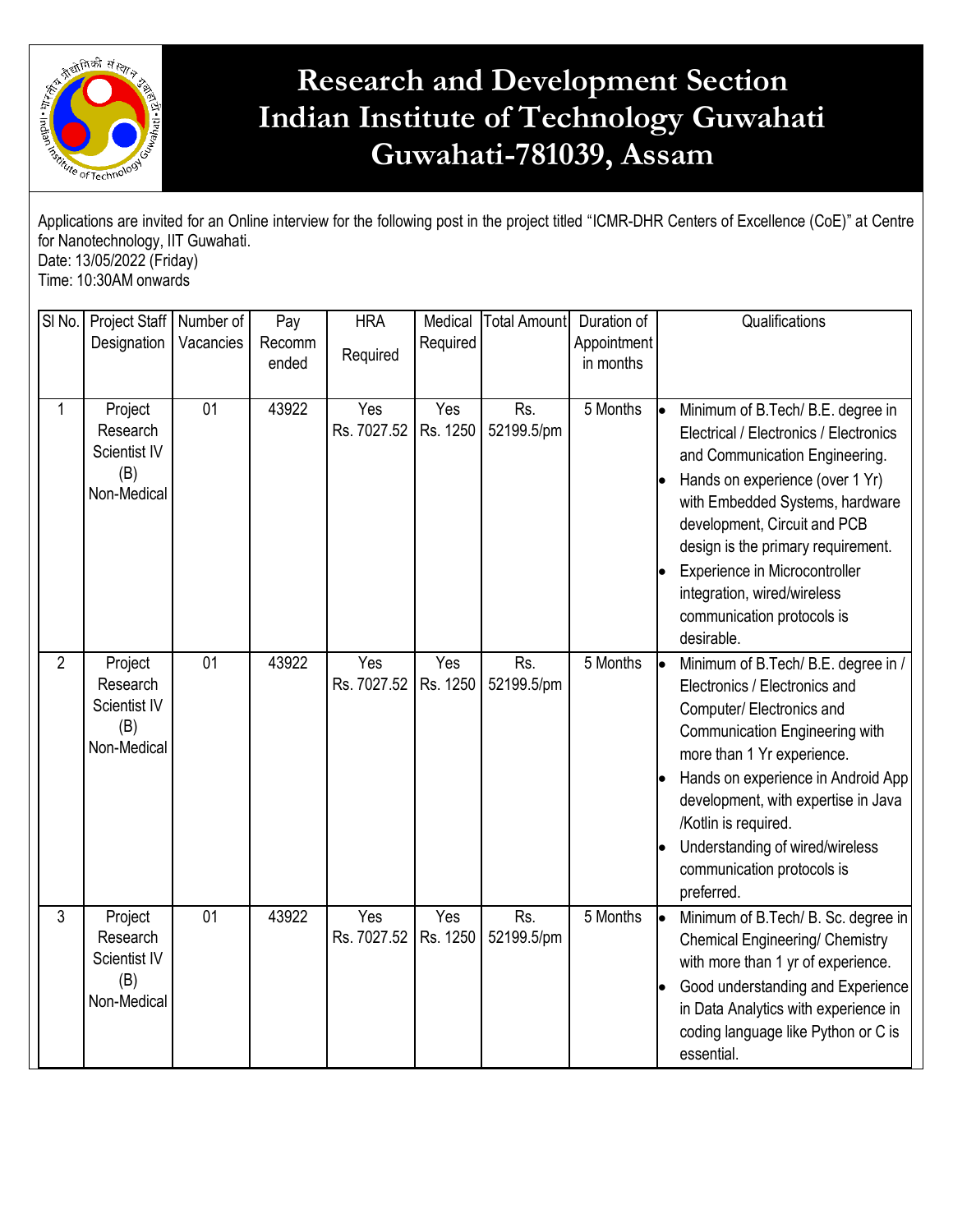| 4              | Project<br>Research<br>Scientist IV<br>(B)<br>Non-Medical | 01 | 43922 | Yes<br>Rs. 7027.52 | Yes<br>Rs. 1250 | Rs.<br>52199.5/pm           | 5 Months | lo | Minimum of B.Tech/ B.E. degree in<br>Electrical / Electronics / Electronics<br>and Communication Engineering<br>with at least 2 yrs experience in<br>embedded electronics development,<br>Digital and Analog circuit design.<br>Experience in industry level PCB<br>design with hands on standard tools<br>like Altium/Eagle, etc. along with<br>understanding of wired and wireless<br>communication protocols is<br>preferred.                                                   |
|----------------|-----------------------------------------------------------|----|-------|--------------------|-----------------|-----------------------------|----------|----|------------------------------------------------------------------------------------------------------------------------------------------------------------------------------------------------------------------------------------------------------------------------------------------------------------------------------------------------------------------------------------------------------------------------------------------------------------------------------------|
| 5              | Project<br>Research<br>Scientist IV<br>(B)<br>Non-Medical | 01 | 43922 | Yes<br>Rs. 7027.52 | Yes<br>Rs. 1250 | Rs.<br>52199.5/pm           | 5 Months |    | B. Tech/Equivalent bachelor degree,<br>with minimum 4 yrs of experience in<br>.NET, mobile application, IoT;<br>experience in Healthcare domain is<br>preferred.<br>Essential expertise in ASP .NET<br>core 2.2, MVC, web API, Entity<br>Framework, PostGres SQL, Angular<br>9 & above is preferred.<br>Ability to build reusable code and<br>libraries for future use and<br>accurately translate user and<br>business needs into functional<br>frontend code is the requirement. |
| 6              | Project<br>Research<br>Scientist V<br>Non-Medical         | 01 | 46715 | Yes<br>Rs. 7474.4  | Yes             | Rs.<br>Rs. 1250 55,439.4/pm | 5 Months |    | Minimum of B.Tech/Master Degree<br>in a relevant subject with at least 8<br>yrs of experience in digital systems<br>development for rural primary care<br>and public health delivery.<br>Additional expertise in operational<br>management, knowledge of object-<br>oriented programming language<br>(C++, Java), SQL database, HTML<br>language is preferred.                                                                                                                     |
| $\overline{7}$ | Project<br>Research<br>Scientist V<br>Non-Medical         | 01 | 46715 | Yes<br>Rs. 7474.4  | Yes<br>Rs. 1250 | Rs.<br>55,439.4/pm          | 5 Months |    | Minimum Master Degree or PhD in<br>Biotechnology or allied subjects<br>from a recognized institute with<br>more than 4 yrs experience in<br>protein biochemistry.<br>Experience in protein based<br>vaccination and hands on<br>experience in animal model testing<br>is preferred.                                                                                                                                                                                                |